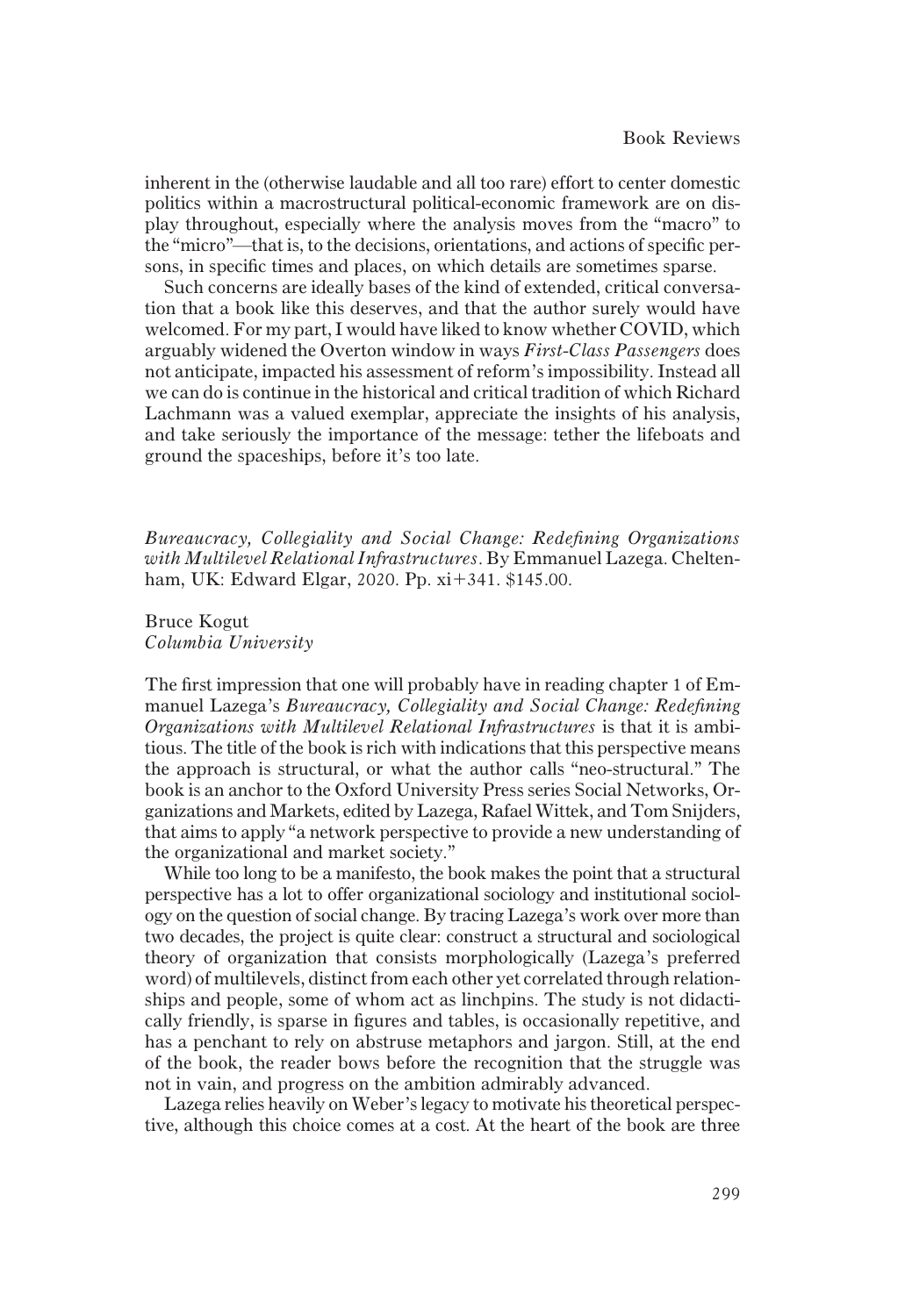## American Journal of Sociology

words that appear in the title that express the analytical perspective that Lazega pursues, namely, bureaucracy, collegiality, and multilevel. The first two words denote two opposing forces within an organization. The first force draws directly from Weber's development of bureaucracy and routinization of rationality that he saw as the characteristic of modernity. As bureaucracy for Weber, and for many sociologists who followed, has a strong relation with the modern corporation, the term is a key element in Lazega's theorization for the hierarchization of authority into multilevels, a core structural focal point developed throughout the book.

Lazega's second force is collegiality. Lazega rescues the concept of collegiality to serve in contraposition to bureaucracy, an idea adumbrated byWeber and that he understood as the willingness to cooperate among peers. Lazega sees the limitations to this bloodless definition and takes it rather in the direction as a social affinity within expert groups that tend to generate relational structures allied with common values. Collegiality therefore plays a vital role in supporting collective action, and when called upon, new agreements by which social chance is achieved.

Jointly, bureaucracy and collegiality represent, respectively, macro and micro properties of his structural approach. Here one sees the costs to being overly wedded to Weberian roots rather than constructing the ideas ab initio that would have permitted a more straightforward contribution to organizational theory. I am thinking not so much about James Coleman's macro-micro dynamic, however relevant, as about the many models that treat organizations as dynamic networks propelled by the opposition of global connectivity and the density of micro local affinities. Examples of these kinds of dynamics bring to mind the implications of small world structures balanced between connectivity and locality or the precariousness of possible evolutionary paths for organizational networks to veer toward creativity or stalemate. For the most part, the construction of these bridges to a less Weberian-laden structural sociology awaits another occasion.

To the contrary, Lazega's discussion of multilevel structures is promising and innovative, and he sets out to demonstrate the opportunities to theorize about multilevel organizations. Narrowly construed, multilevel might mean for many readers the statistical approach to structural modeling of data describing actors and their behaviors as positional in regard to the bureaucratic hierarchy. For example, a corporation consists of a corporate upper level "C suite" (e.g., chief executive officer, chief financial officer, etc.) and decentralized businesses or middle managers. However, these top managers also create structural relationships with managers at lower levels as well as with individuals and organizations external to their organization.

Paraphrasing, Lazega's interest is to provide a neostructural interpretation to organizations, thereby integrating organizations and institutions within a similar multilevel perspective. He advises, and here I paraphrase from page 41, that "thinking multilevel" first means looking at organizations as composed by superposed levels of collective agency. He introduces the important concept of coconstitutional, or agreement between these two ideal-types of collegial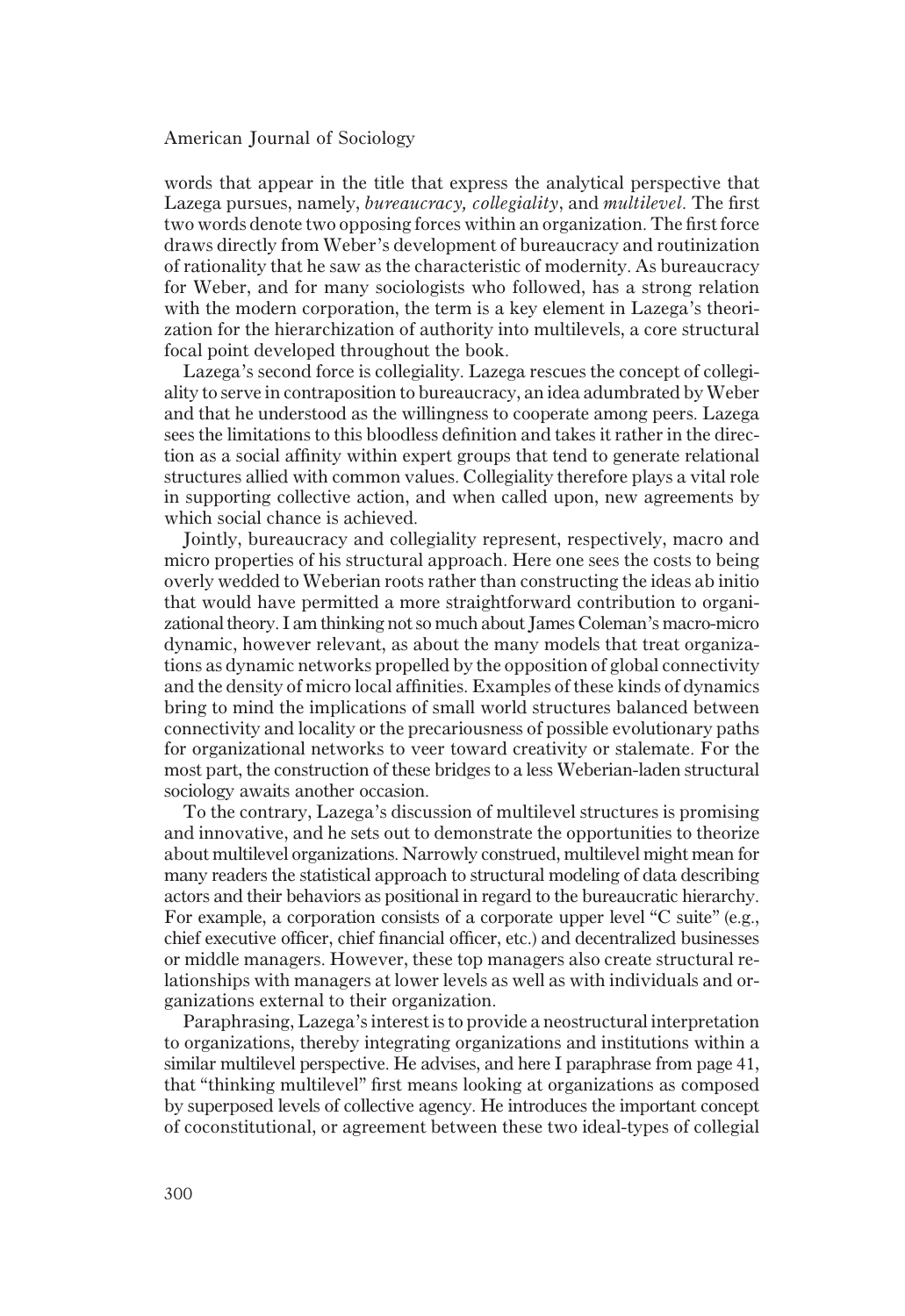and bureaucratic and how they interact between levels or sometimes between organizations, recognizing that levels, or organizations, collaborate and seek to coordinate actions through collective agency. By leaving room for agency in negotiating between these two regimes of bureaucratic and collegial, he allows for the role of linchpins to bridge the relational structures of each level. There is a Burt-like potential to this part of the argument pointing to structural holes that Lazega recognizes and references.

Still, with the encumbrance of superposition, the reader is likely to have the impression of the final days in the collapse of empire, a view that Lazega seems to hold. That Lazega's empathies lie in the direction of collegial autonomy is evident in his empirical work that is the basis of the first five-sixths of the book. The final and sixth chapter takes greater license to speculate on the moral contradictions between collegiality and bureaucratic accountability.

This chapter contains a fascinating characterization of changes in the organizing of battlefield units in the field to illustrate radically organizing by collegiality and autonomy through a process of self-organizing swarming of units. This example sets a polar standard by the following comparison to the bureaucratic nightmare of overly powerful governments and tech companies. It portrays the top-down effects by a few large firms that drown the bottom-up collegial autonomy, with the directionality part of Lazega's nomenclature. The argument promisingly opens a vista on governance and the struggle for power and control. In one of the book's rare concessions to the cultural tradition in French sociology (p. 248), Lazega, unexpectedly, adopts from Foucault the concept of governmentality to speculate on the portentous consequences of immense power held by public government and private actors.

It's a moment of exhalation as the argument approaches the edge of this speculation that culture has an explanatory role to play too, a return to the idealistic dimension of Weber, who after all is the author of the Protestant Ethic. Lazega pulls in the reins, preferring to emphasize that technology (e.g., sensors, robotization, AI) enhances bureaucratization and subordinates collegiality and relational affiliations to powerful methods of control. Thus, technology is the engine of social change, an unintended conclusion but well anticipated by the prior analysis. In this sense, Lazega's thinking is more Orwellian than Marxist and less a critique of capitalism and markets than a resignation to exogenous technological forces that empower the state regardless of institutional and ideological differences.

Those who like happy endings might have left more potential to the institutional structures that protect political cultural resilience as a source for defying at least negative social change. A good example to consider are cultural sociologists, for example, Paul DiMaggio, who have eagerly sought to integrate Bourdieu and the concept of fields with networks as an avenue to break the ineluctable theorization of social control as a surrender to technological advances. Yet, Lazega's own studies on courts and collegiality point in the direction of culture as normative orders. One wonders if Lazega had more methodologically organized his empirical studies and cases to prove his